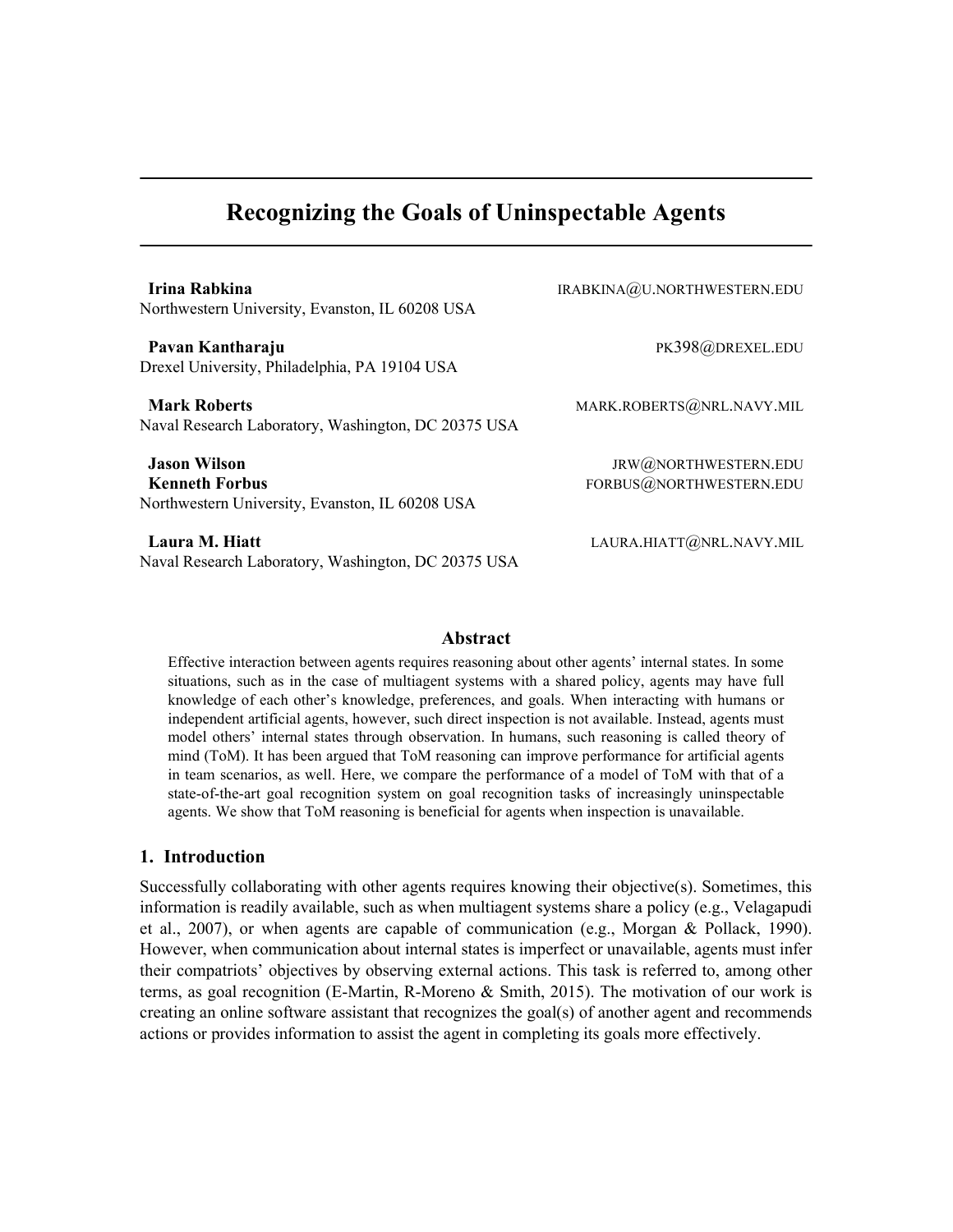While other goal recognition systems exist, state-of-the-art goal recognition systems make strong assumptions about the kind of information that is available during goal recognition. They typically receive an observation trace of an agent's activities as a sequence of action-state pairs, including the action's parameters, and reconcile these actions with a set of known or learned possible plans to infer the plan that the agent is performing, and thereby its top-level goal (Ramírez & Geffner, 2009). Alternatively, hierarchical plan recognition (Geib & Goldman, 2011; Holler et al., 2018) reconciles the observation trace using decomposition methods that aggregate the primitive actions into high-level tasks.

 Since these recognition approaches access the same information about the observed agent's actions that the agent receives (i.e., the recognition algorithm observes the action-state pairs sent to the agent, including all parameters), the observation trace actually contains information about the internal state of the observed agent that cannot be gleaned from external observations alone. This type of internal information is not available when the agent is, for example, a human. Instead, observations of humans and other unknown agents consist only of external observation information, which is both noisy (i.e., imperfect) and incomplete (i.e., lacking internal information, such as action parameters).

 Although prior research has examined the impact of noisy observations on goal recognition (Sohrabi et al., 2016; Vattam & Aha, 2015), few have examined the benefit of internal knowledge for recognition vs. the less informative value provided by external information. We view this as a major limitation of prior work, given that such tight and synchronous communication cannot always be assumed for multi-agent teams, especially those involving humans.

 Theory of Mind (ToM) reasoning uses only external information to infer the mental (i.e., internal) states of another agent, including its goals, and has been studied extensively in humans (e.g., Premack & Woodruff, 1978). Computational models of ToM (e.g., Baker et al., 2011; Hiatt & Trafton, 2010; Rabkina et al., 2017) have shown promise in modeling human judgments, but have not yet been applied to complex goal recognition tasks.

 To address this gap, we examine the extent to which incorporating internal knowledge, in addition to external knowledge, impacts goal recognition for two models: (1) a computational ToM model called Analogical ToM (AToM) by Rabkina et al. (2017) and (2) the state-of-the-art goal recognition system PANDA-REC by Holler et al. (2018). We demonstrate AToM's goal recognition capabilities on a widely accepted ToM task called stag-hunt (Skyrms, 2004). We then extend to a series of more complex tasks in the open-world domain of Minecraft, at three levels of information: (1) an observation trace with full internal information, directly from the observed agent's planner; (2) an observation trace with partial internal information, from the agent's execution of its plans; and (3) an observation trace with external knowledge only, adapted from the agent's plan execution. When both systems have perfect internal knowledge, AToM is slightly worse than PANDA-REC at recognizing an agent's goals. However, as knowledge is reduced, PANDA-REC performance drops while AToM maintains accuracy.

 The contributions of this paper include: (1) establishing AToM as a validated model for goal recognition by demonstrating that it performs comparably to a Bayesian model of ToM when recognizing goals on a standard AI ToM task (2) developing a new benchmark for goal recognition tasks based on Minecraft; (3) demonstrating that removing internal knowledge causes challenges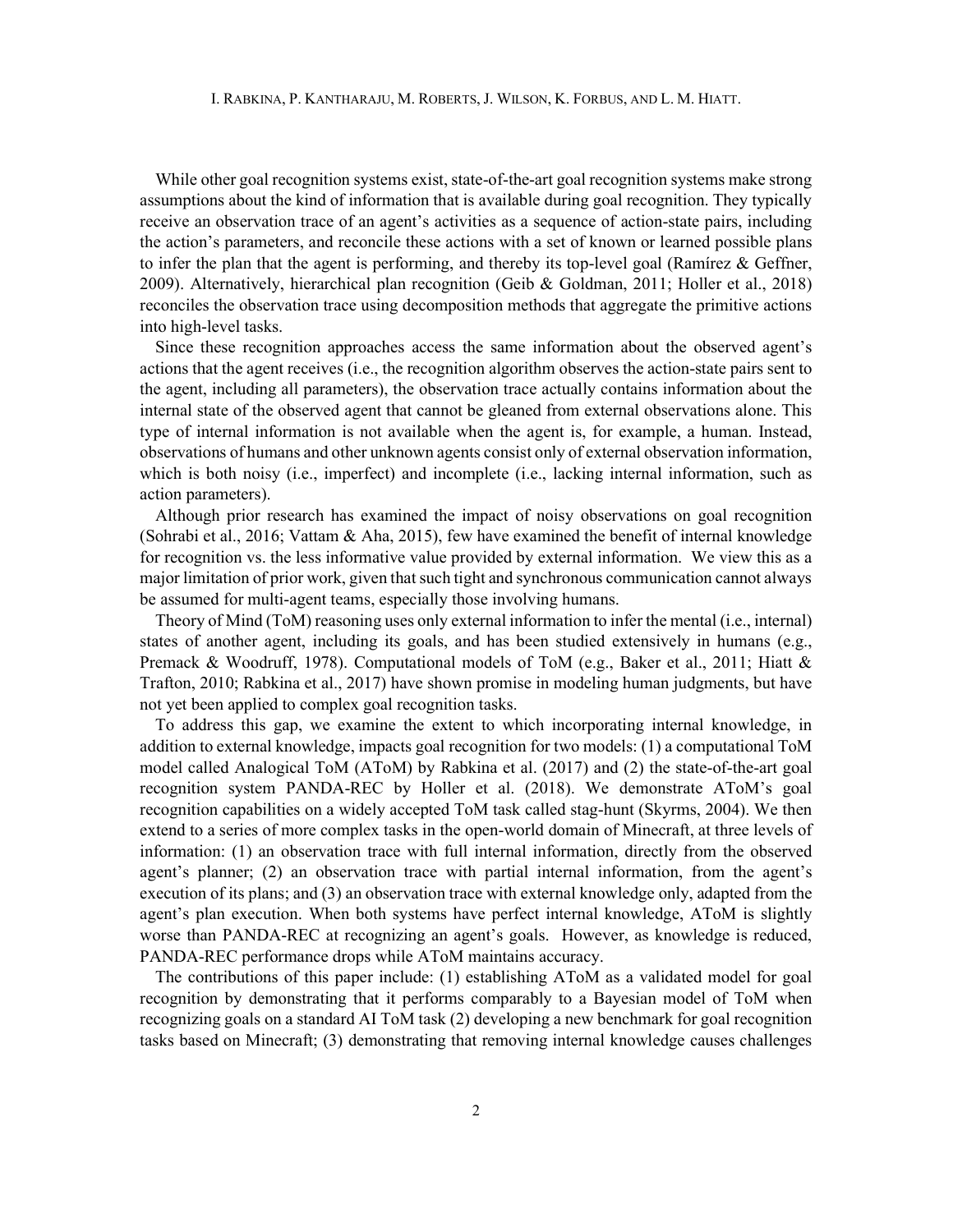for goal recognition approaches that do not have ToM capabilities, but not AToM, which continues to perform near ceiling.

# 2. Analogical Theory of Mind

The Analogical Theory of Mind (AToM; Rabkina et al., 2017) is a computational cognitive model of ToM reasoning and development. Its main claim is that ToM reasoning occurs via analogical processes, which have been well-established as a central component of human higher order cognition (see Gentner & Maravilla, 2018). AToM has successfully modeled children's improvement on ToM reasoning from hearing structured stories (Rabkina et al., 2017) and from learning a new grammatical construction (Rabkina et al., 2018). Crucially, the model architecture was not modified between these experiments—only the training data (i.e., the examples used to teach the children) differed. Because AToM has shown generality in modeling human ToM, here we propose using it for reasoning about artificial agents.

 At a high level, AToM learns about mental states, such as goals or beliefs, through observation. It uses analogical generalization to build models from observed scenarios, which are applied during reasoning through analogical retrieval and inference. More specifically, during training, AToM takes in observations in the form of structured predicate calculus cases one at a time and compares each to its memory contents via analogical retrieval (Forbus et al., 1995). If a substantially similar case<sup>1</sup> is retrieved, a generalization (McLure et al., 2015) is formed. Otherwise, the case is added to memory as an individual example. During testing, AToM again takes in observations as predicate calculus cases and retrieves the most structurally similar learned case or generalization. The retrieved case is used for further reasoning, such as for answering questions or making predictions. Implementation details can be found in section 5.2 below.

 In the next section, we demonstrate AToM's performance in the stag-hunt game (Skyrms, 2004), a ToM task that lies at the intersection of cognitive modeling of ToM reasoning and goal recognition. Then, we test AToM on a more complex goal recognition task.

# 3. AToM on Stag-hunt

Stag-hunt (Skyrms, 2004) is a prisoner's dilemma-style game that has recently been used to test ToM models' ability to recognize cooperation between agents (e.g., Shum et al., 2019; Xiong et al., 2018). During gameplay, players can choose to pursue a high reward (i.e., a stag) cooperatively or a low reward (i.e., a hare) individually. ToM models are then tasked with recognizing whether other agents intend to cooperate. Two formulations of this task exist: (1) the ToM model is a player in the game (e.g., Microsoft's Malmo Collaborative AI Challenge<sup>2</sup>) and (2) the ToM model is an observer, making judgments about other players (e.g., Shum et al., 2019). For direct comparison with a different computational cognitive model of ToM (i.e., Bayesian ToM, BToM; Shum et al., 2019), we take the latter formulation.

The stag-hunt task is similar to goal recognition, to the extent that observed agents have an underlying goal to cooperate (or not). However, the observations typically consist only of movements on a small grid, rather than more complex actions. Furthermore, the goals in typical goal recognition tasks are more complex.

<sup>&</sup>lt;sup>1</sup> A combination of analogical similarity and feedback (either from the experimenter or via traditional supervised learning) is used to determine sufficiency.

<sup>&</sup>lt;sup>2</sup> https://www.microsoft.com/en-us/research/academic-program/collaborative-ai-challenge/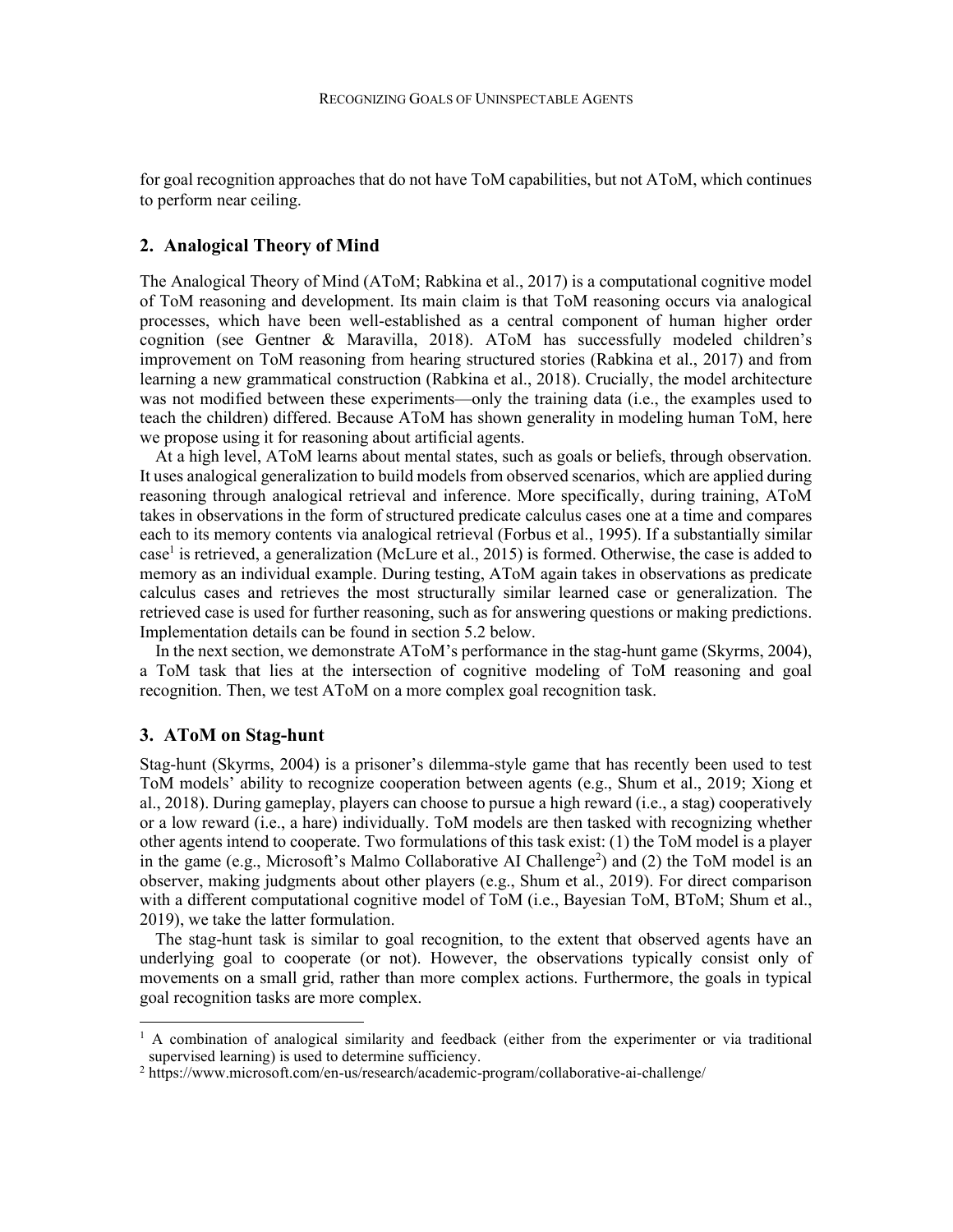## 3.1 Stag-hunt Task Description

We use the stag-hunt dataset described by Shum et al. (2019). Recall that the goal of this task is to recognize cooperation between observed agents. Agents can cooperate to catch a high-value target (i.e., a stag) or work individually to catch a low-value target (i.e., a hare).

The dataset from Shum et al. (2019) consists of nine examples of the stag-hunt game, each on a partially traversable 7x5 grid map (Figure 1). Each example contains three hunters, two stags, and two hares. Stags can be captured via cooperation by two or three hunters for a high number of points; hares may be captured by a single hunter for a lower number of points. At each timestep, each hunter can move one square up, down, left, or right. Stags can also move one square to escape capture. Three timesteps are simulated per example. Predictions about cooperation goals are made after each timestep.

#### 3.2 Stag-hunt Experiment and Results

AToM's accuracy in recognizing intended cooperation between agents in the stag-hunt game is shown in in Figure  $2<sup>3</sup>$ . Cooperation predictions, for each pair of hunters, were made at the end of each timestep. We also report the accuracy of BToM and humans (both from Shum et al., 2019) for comparison. BToM made probabilistic inferences over a model of Composable Team Hierarchies (see Shum et al., 2019), while AToM learned to identify cooperation from observations (see Rabkina & Forbus, 2019). Specifically, AToM was trained and tested using structured representations of the stag-hunt scenes, using leave-one-out cross validation.

Note that at all timesteps, the two models and humans have no statistically significant differences (all  $p$  $>$ 0.05). This suggests that both AToM and BToM successfully model human judgments on this task and are competitive with each other in terms of accuracy. Thus, we have demonstrated that AToM can perform goal recognition in a ToM-specific domain. Next, we expand to a more complex goal recognition task.

# 4. Agent Simulation in Minecraft

In addition to the stag-hunt task, we define a problem space in the open-world computer game Minecraft<sup>4</sup>. Minecraft presents a challenge for both AI planning and goal recognition because the



Figure 1. An example stag-hunt scenario. Agents A and C have cooperated to capture a stag, while agent B has acted alone to capture a hare. Figure adapted from Shum et al. (2019).

<sup>&</sup>lt;sup>3</sup> Rabkina & Forbus (2019) provide a full discussion of the stag-hunt experiments.

<sup>4</sup> See Roberts et al. (2016) for a description of the game and the supporting framework we leverage, and Johnson et al. (2016) for information on Minecraft's Malmo platform for AI experimentation.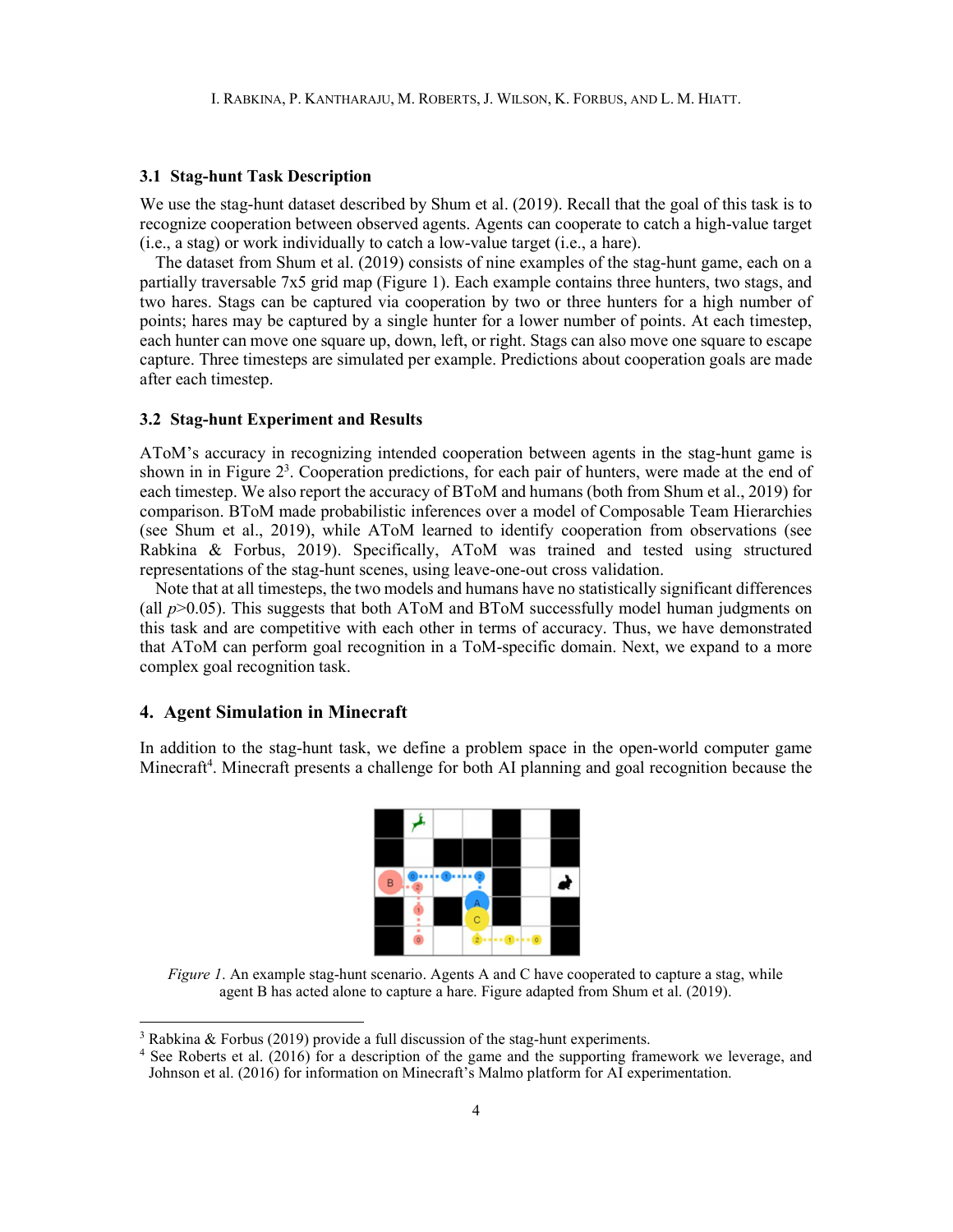

Figure 2. A comparison of AToM, BToM, and human accuracy on cooperation recognition in staghunt, per time step. Figure adapted from Rabkina & Forbus (2019).

set of possible plans to generate or recognize is open ended. In our task, an agent, Alex, is placed in a flat Minecraft world with a small farm in the middle and items randomly distributed around the perimeter. These include crop seeds, bone meal, chickens, cows, buckets of milk, eggs, and sugar. These items can be used to *craft* (i.e., make or obtain) food items, which provide Alex with varying numbers of food points. After a period of exploring, Alex chooses a goal to craft one food item with the highest possible food points, given the items it has observed. The Top-Level Tasks column of Table 1 is the set of possible goals that Alex can accomplish. Point values from Minecraft's internal food points system, which are used to weight goals, are also shown.

Many of Minecraft's crafting tasks have natural hierarchical structures. For example, crafting bread requires three wheat, and wheat is grown and harvested using wheat seeds. Growth can additionally be sped up using an item called bone meal. Due to these natural hierarchies, we define Alex's planning process using Hierarchical Task Networks.

#### 4.1 Hierarchical Task Networks

Hierarchical Task Networks (HTNs; Erol, Hendler, & Nau, 1994) define a hierarchical planning framework that describes how to decompose complex tasks into simpler tasks until a sequence of actions that is executable in a given domain is found. Specifically, HTNs are made up of *complex* and *primitive tasks*. Both types of tasks are defined as first order terms with objects and variables from the domain as parameters. For example, *GrowAndHarvest(potato)* in Figure 3 is a task with parameter potato.

Complex tasks are activities that must be refined in order to be executed, while primitive tasks are basic objectives. We denote the set of complex tasks as  $C$  and primitive tasks as  $A$ . Figure 3 provides an example of a decomposition of the complex task (in purple, italicized) ObtainPotato into primitive tasks (in blue, bold) for Minecraft. ObtainPotato is refined into GrowAndHarvest, which is further decomposed into GrowWithBoneMeal, Harvest, and Gather. Finally, GrowWithBoneMeal is decomposed into a sequence of six primitive tasks.

Complex tasks are decomposed with a set of *methods M.* A method is defined as  $(name, c, prec, )$ tn), where name is the name of the method,  $c \in C$  is a complex task, *prec* is a set of preconditions, and tn is a task network. Task networks are defined as  $(T, \alpha, \prec)$ , where T is a set of task identifiers,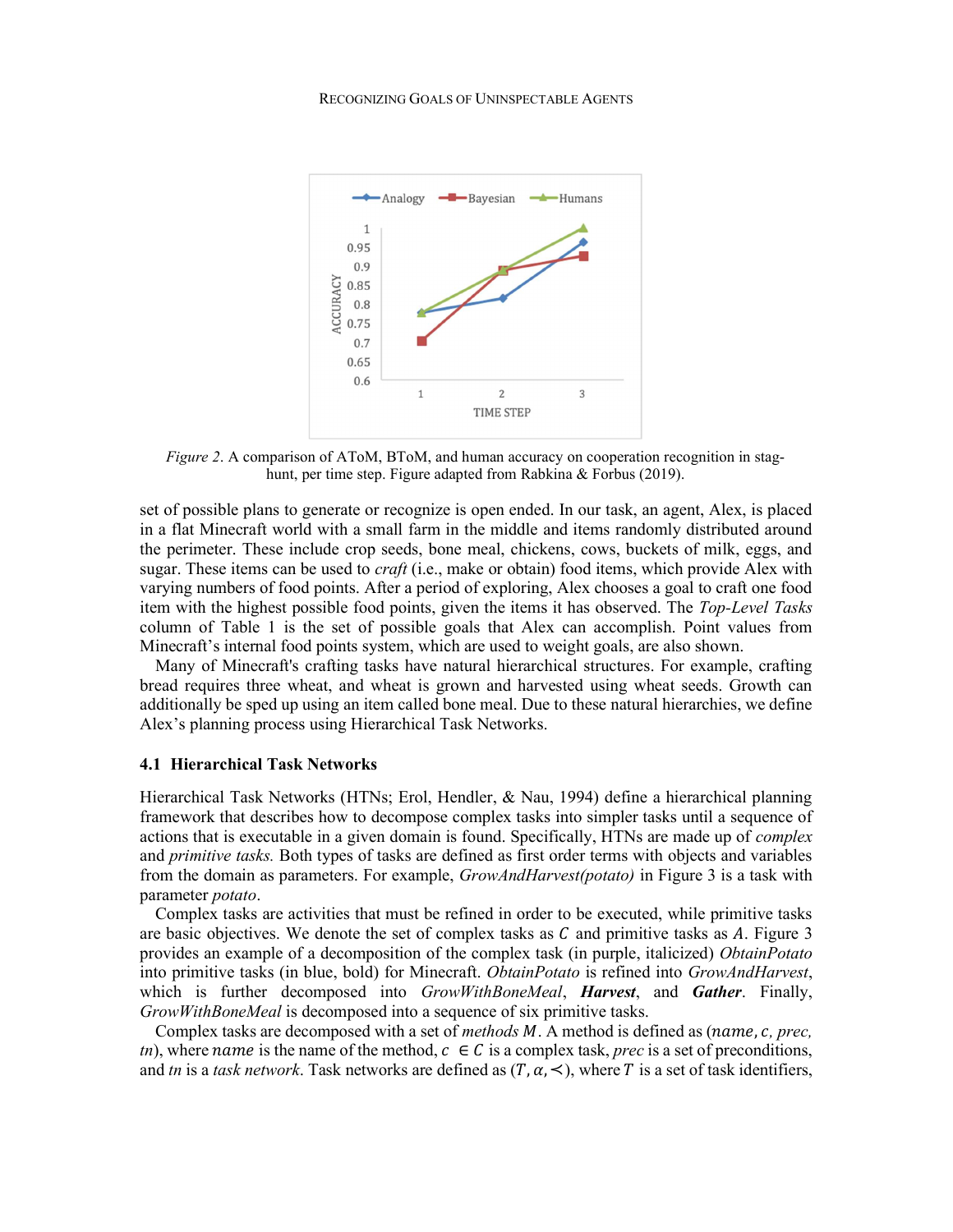Table 1. Minecraft Model for Planning with SHOP2. In the model definition, Top-Level and Helper Tasks make up the set of complex tasks  $C$ , while  $\vec{A}$  is the set of Primitive Tasks.

| <b>Top-Level Tasks</b> | <b>Helper Task</b>   | <b>Primitive Task</b> |
|------------------------|----------------------|-----------------------|
| (Food Point Values)    | <b>Categories</b>    | <b>Categories</b>     |
| Obtain Chicken (2)     | Crafting Items       | Movement              |
| Obtain Beef (3)        | Gathering Items      | Look                  |
| Obtain Pumpkin Pie (8) | Growing Crops        | Item Selection        |
| Obtain Cake (14)       | Using Inventory Item | Item Crafting         |
| Obtain Carrot (3)      |                      | Item Gathering        |
| Obtain Potato (1)      |                      |                       |
| Obtain Bread (5)       |                      |                       |

 $\alpha: T \to C \cup A$  is a function that converts a task identifier into a task name, and  $\prec \subseteq T \times T$  defines a partial ordering over tasks in  $T$ . Below are examples of the primitive task **Gather** and the method m-GrowAndHarvest that aligns with the decomposition in Figure 3.

| Primitive Task Gather(?crop) | Method m-GrowAndHarvest(?loc)         |
|------------------------------|---------------------------------------|
| :preconditions ()            | :task (GrowAndHarvest)                |
| :add((inInventory ?crop))    | :preconditions ()                     |
| $:$ delete $()$              | : task-network $({t_1, t_2, t_3},$    |
|                              | $\{t_1 \rightarrow GrowWithBonemeal,$ |
|                              | $t_2 \rightarrow$ Harvest,            |
|                              | $t_3 \rightarrow Gather\},\$          |
|                              | $\{t_1 > t_2 > t_3\})$                |

 Variables ?crop and ?loc represent some crop to harvest and a location in the Minecraft world. The method *m-GrowAndHarvest* decomposes the complex task *GrowAndHarvest* into the complex task *GrowWithBoneMeal* and primitive tasks **Harvest** and **Gather**. Once the primitive tasks for accomplishing *GrowWithBoneMeal* and *Harvest* are executed and transition the state of the world, Gather further transitions the state by adding the crop to inventory.

 Primitive tasks (i.e., actions) effect the state of the world, they are augmented with the tuple (prec, add, delete). A state is a set of first order predicates (Figure 4, Top). Prec is a set of preconditions that must be met in the state for the task to be applicable. Add and delete are sets of predicates that are added and deleted from the state, respectively, during task execution.

An HTN planning problem is a tuple  $(D, s_0, tn_1)$ , where  $D = (A, C, M)$  is an HTN planning model,  $s_0$  is an initial state, and  $tn<sub>I</sub>$  is an initial task network. In this work, we assume that a single task X is being pursued at a given time. Therefore,  $tn_l = (\{t\}, \{t \rightarrow X\}, \emptyset)$ . A solution to the HTN planning problem is a plan  $t_1...t_n$  extracted from a task network that satisfies  $tn_l$ . Figure 4 (top) provides an example of an HTN planning problem and its corresponding solution for the task ObtainPotato (bottom).

#### 4.2 HTN Planning and Execution in Minecraft

We now describe the Minecraft HTN planning model and the application of HTN planning to Minecraft. Table 1 summarizes the task categories. Complex tasks are either top-level tasks or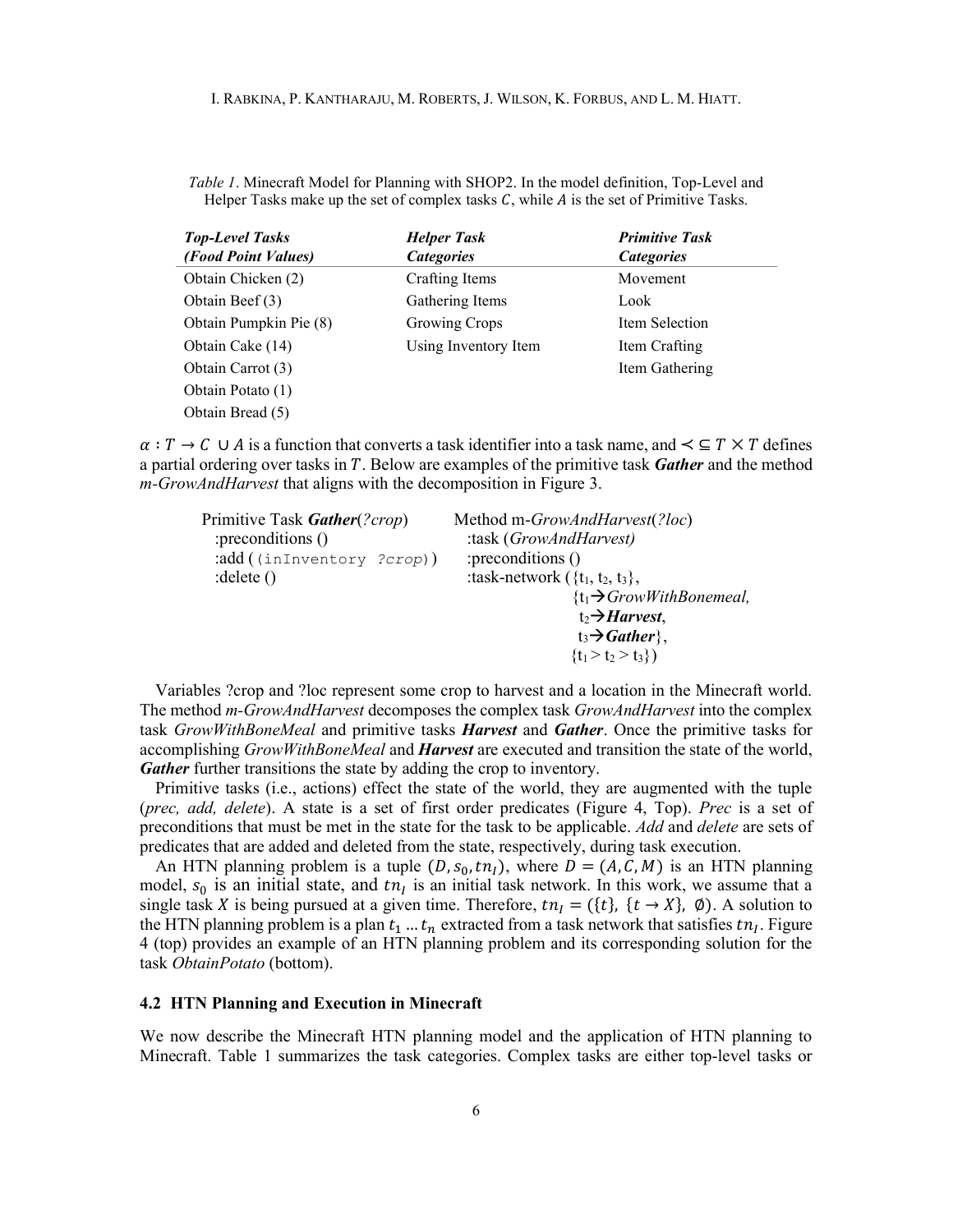#### RECOGNIZING GOALS OF UNINSPECTABLE AGENTS



Figure 3. Decomposition of the *ObtainPotato* task. Complex tasks are purple, primitive tasks are blue.

helper tasks. Top-level tasks are objectives that the agent may choose to pursue (such as making pumpkin pie and cake). Helper tasks complete top-level tasks and include: crafting items, gathering items, growing crops, and inventory usage. Primitive tasks include: movement, looking, item selection, item crafting, and item gathering.

We use the HTN planner JSHOP2 (Nau et al., 2003; Ilghami & Nau, 2003) along with the above model to generate plans for an agent to execute in the Minecraft environment. The Minecraft states used by SHOP2 contain information such as the inventory of the agent, the entities and locations it has observed, and information about the agent itself, such as its current location. As described above, these facts are modified by the primitive tasks performed by the agent. For example, a gathering primitive task will add items to the agent's inventory. However, these tasks only change the SHOP2 state; they do not directly change the Minecraft game.

 To perform these primitive tasks directly in the Minecraft game, plans generated by the SHOP2 planner are used by an agent to construct executable plans in Minecraft. This executable plan is then run in the Minecraft environment to completion. If items required for crafting-related tasks are observed in the environment, but are not in the agent's inventory, the agent constructs a plan to retrieve them before attempting the task. Once all items have been retrieved, the agent then replans to get a new plan for crafting the item. We only replan after all items are retrieved to prevent the agent from constantly replanning and not completing any objectives. Replanning makes sense here because the agent may observe items for more important objectives while retrieving items for crafting. In this case, the agent should execute the more important objective.



Figure 4. Example of Minecraft SHOP2 planning problem (Top) and solution (Bottom).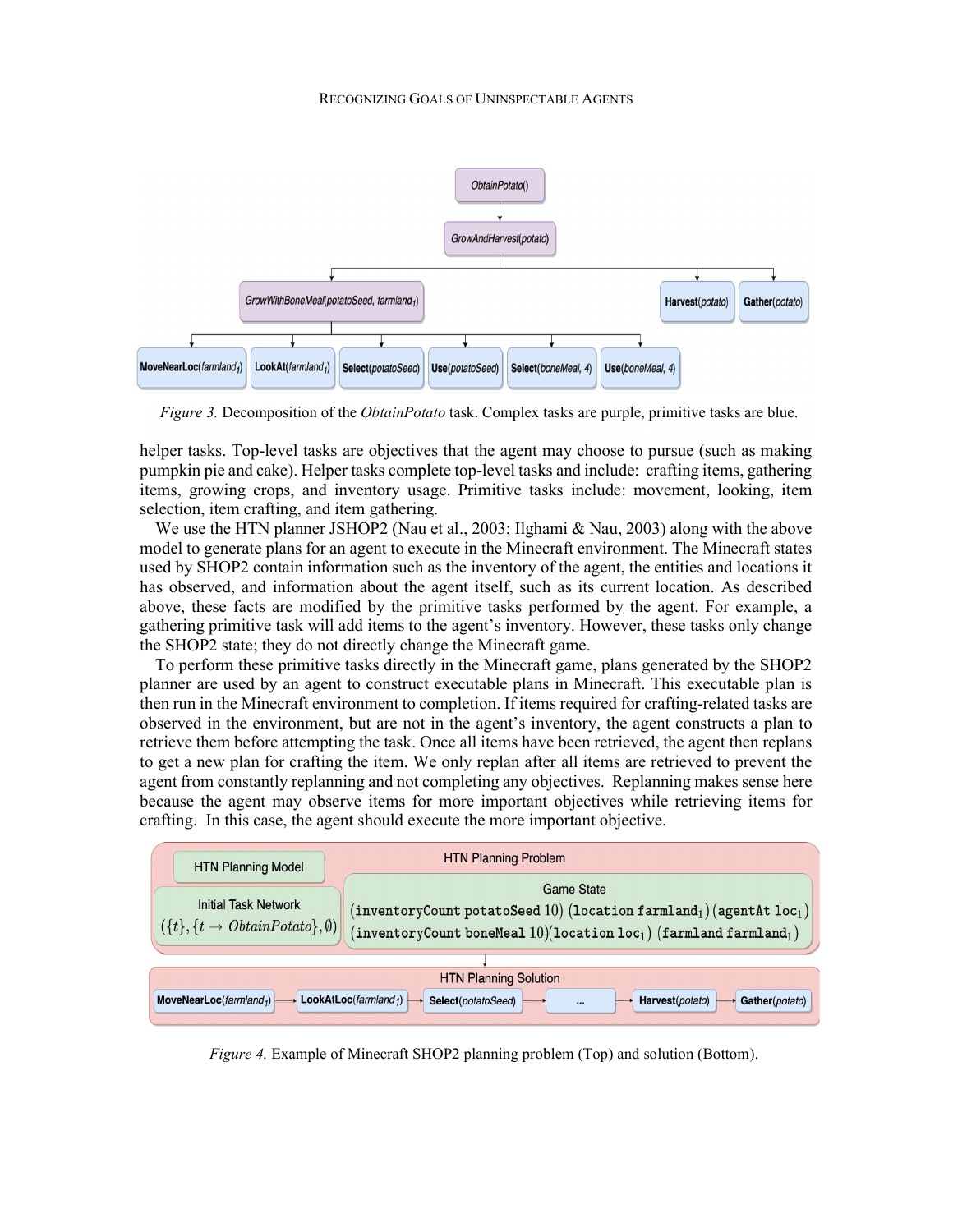## 5. Goal Recognition

We next turn to describing how a different agent might recognize Alex's goal in order to infer which food item Alex is working to craft. We formally define the goal recognition (GR) problem as  $(D_{GR}, S_0, \vec{o}, G)$ , where  $D_{GR}$  is a model for the GR problem,  $S_0$  is some initial state of the world,  $\vec{o}$  is a sequence of observed actions, and G is a set of goals to recognize. A solution GR is a goal  $g \in G$  being pursued via the execution of  $\vec{o}$ . With respect to our Minecraft domain,  $G$  is the set of Top-Level Tasks in Table 1 and  $q$  is one of those tasks, such as *ObtainChicken*.

We compare the goal recognition accuracy of a model of human ToM reasoning (AToM; Rabkina et al., 2017) with the performance of a goal recognition system (Holler et al., 2018) to show the strengths and weaknesses of each when reasoning about other agents. We describe these two systems next.

# 5.1 Goal Recognition as Planning

Several prior approaches have viewed the problem of GR as a planning task, where techniques from classical planning (Ramirez & Geffner, 2009; Ramirez & Gefner, 2010) and HTN planning (Holler et al., 2018) have been used to solve GR. At a high level, this is done by converting the GR problem into a planning problem and solving it with a planner. A solution to the planning problem is a solution to the GR problem.

Using planning for GR also allows us to leverage state-of-the-art planning techniques. Our study utilizes the Planning and Acting in a Network Decomposition Architecture (PANDA) planning algorithm<sup>5</sup> for GR. PANDA is a hybrid planning algorithm that combines HTN planning concepts with partial-order causal link planning. We use PANDA for GR over SHOP2 in Minecraft. PANDA has been previously used for GR (Holler et al., 2018) and the code for it was readily available. We refer to goal recognition using PANDA as PANDA-REC.

Figure 5 provides a diagram of PANDA-REC. PANDA-REC takes a GR problem  $(D_{GR}, s_0, \vec{o}, G)$ , where  $D_{GR}$  is an HTN model and transforms the problem into an HTN planning problem (D,  $s_0$ ,  $t n_l$ ). Here, D is a modification of the HTN model  $D_{GR}$  that contains new methods and tasks that are pertinent to  $\vec{o}$  and  $G$ , and  $tn<sub>I</sub>$  is an initial task network. This converted problem is then passed into PANDA and the recognized goal  $g \in G$  is extracted from its output.

The problem transformation process works as follows. First, a new complex task  $t<sub>I</sub>$  is constructed and added to the initial task network  $tn_l$ . This new task is similar to the *TopLevelAct* in Kautz and Allen (1986) and represents an abstract task that is more general than any top-level task in Minecraft. Next, a set of new methods are constructed that decompose  $t_i$  into each of the goals  $g \in G$ . This implies that finding a plan for  $t n<sub>I</sub>$  would require at least one of the goals in G, therefore



Figure 5. Diagram of goal recognition via planning PANDA-REC.

<sup>5</sup> https://www.uni-ulm.de/en/in/ki/research/software/panda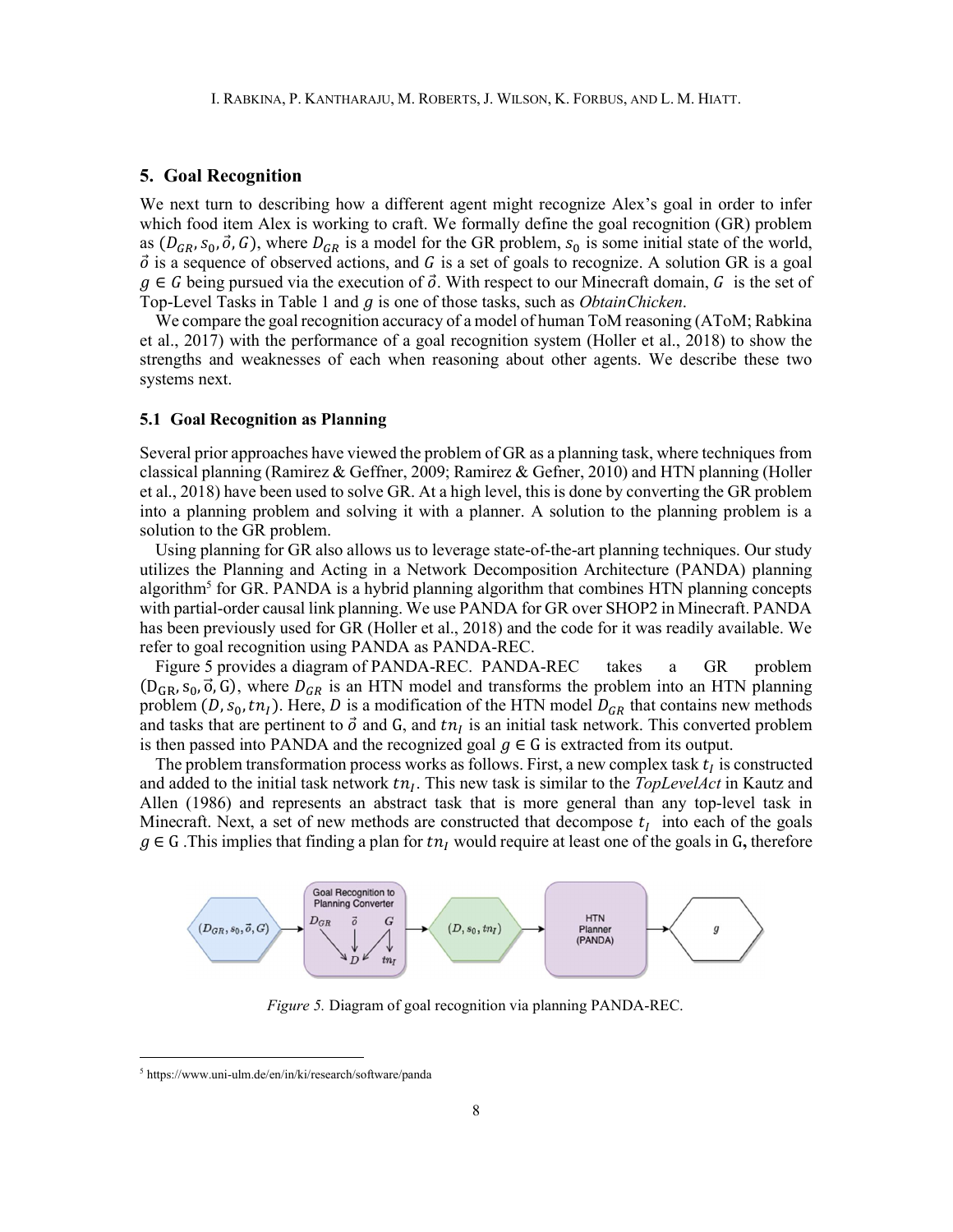providing us the recognized goal(s). Finally, a new set of methods and tasks are added to  $D$  to enforce the restriction that any HTN solution found for  $tn_l$  must start with  $\vec{o}$ .

## 5.2 Goal Recognition as Theory of Mind

We next describe how AToM can be applied to the task of goal recognition. Recall that the central claim of AToM is that ToM occurs through analogical processes. It is implemented using the analogy models in the Companion cognitive architecture (Forbus & Hinrichs, 2017). AToM learns a through experience and does not require an HTN to recognize goals.

We treat goal recognition as a classification problem for AToM. Using the Sequential Analogical Generalization Engine (SAGE; McLure et al., 2015), a model (called a *generalization pool*) is learned for every potential goal type from previously observed traces. A trace can be of arbitrary form, including the output of the SHOP2 planner, a report of the agent's actual actions, or sensorlike observations of those actions. It is passed to AToM as a predicate calculus case.

During training, cases of different goals,  $q \in G$ , are passed to SAGE one at a time. The most similar previously observed case (if one exists) is retrieved via an analogical retrieval algorithm (MAC/FAC; Forbus et al., 1995). We refer readers to the original paper for specifics of the retrieval algorithm. Importantly, the retrieval algorithm computes a *structural similarity score* between the original case,  $o$ , and the retrieved case,  $r$ . At a high level, this score represents the amount and depth of overlapping structure between the two cases (see Forbus et al., 2016 for algorithm and implementation details). If the structural similarity score is above a preset threshold (the default value of 0.8 is used in the present work), the two cases are merged into a generalization, which is added to the model that corresponds to the current case's goal (see McLure et al., 2015).If the similarity score between  $o$  and  $r$  is not above the threshold needed to form a generalization,  $o$  is added to the model as an individual example.

Generalizations contain frequentist probabilities of the facts contained in their underlying cases. For example, if a generalization derives from a case with the facts  $\{(\text{movesTo } \text{cowl23})\}$ , (swingsAt cow123)} and another with the facts {(movesTo cow456), (throws cow456)}, the generalization would contain the fact that a cow is being moved to with a probability of 1.0 and that it is being swung at and thrown each with probability 0.5. As more cases are merged with the generalization, the probabilities are updated. Eventually, facts with probabilities below a preset threshold (the default value of 0.2 is used in the present experiments) fall out of the generalization. Thus, a generalization can be treated as a schema for a given type of case.

The same similarity-based retrieval process is also used during testing. However, retrieval occurs across all learned models (i.e., all learned goals,  $G$ ). The goal,  $g$ , corresponding to the model of the retrieved case, is returned.

# 6. Experiments and Results

The objective of our experiments is to compare different ways to infer an agent's goals given different types of observed sequences of actions, with varying degree of agent inspectability. To that end, we compare the performance of AToM with PANDA-REC on the Minecraft GR task with these different levels data: agent planner outputs (i.e., full internal knowledge), agent execution traces (i.e., partial internal knowledge), and external observation traces (i.e., external knowledge only). We also test whether AToM and PANDA-REC can transfer goal recognition from a partial internal knowledge model to external observations.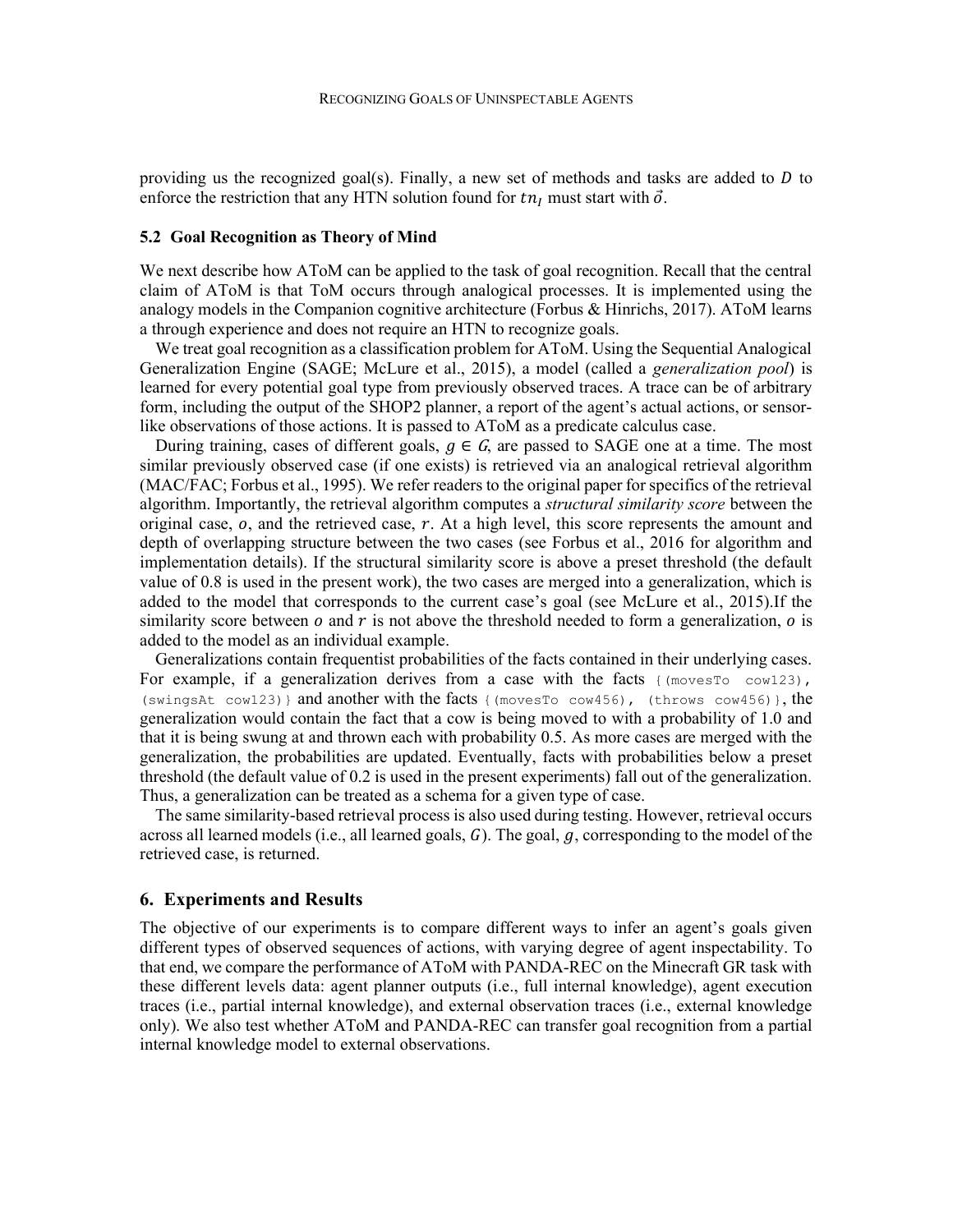Two random baselines were also considered for each experiment. The first generated its interpretation of the agent's goal by sampling uniformly across goals that appear in the dataset. The second was biased, with each potential goal weighted by its prevalence in the dataset. All results are reported in Table 2. Where available, standard deviations are reported in parentheses (Note that because PANDA's model is pre-determined and deterministic, no standards of deviation are available. Similarly, AToM learns a single model in the Train Exec/Test Ext. condition, so no standard of deviation is computed.). The highest accuracy for each test is bolded.

For our experimental data, we constructed a dataset from Minecraft play session logs. A single play session corresponds to an agent being placed on a map and executing top-level tasks from Table 1 for a predefined amount of time (in this case, 180 seconds). A log, consisting of all planner output and executed actions, is generated for each play session. Planning and execution of multiple top-level tasks are included in each log. For the experiments described in this paper, we extracted a random subset of 100 plan traces (i.e., planner outputs) and 100 execution traces (i.e., sequences of executed actions) from 50 play session logs (10 pseudo-randomly generated maps, 5 times each.). Note that the execution trace dataset had one fewer possible goal, as obtain carrot did not appear in the randomly extracted dataset.

### 6.1 How well do PANDA and AToM perform on plan traces (full internal information)?

The first experiment focuses on recognition of goals when the list of actions slated for execution by Alex is directly observable. We note that these plans are direct internal information about an agent, as plans are constructed by the agent internally, converted into actions that can be executed, and then executed in an environment. In this experiment, PANDA-REC was also provided the HTN model used by Alex to develop its plan while AToM learned from SHOP2 outputs via 10-fold cross-validation (i.e., 10 folds, each consisting of 90 plan traces for training and 10 plan traces for testing).

PANDA-REC was 100% accurate in recognizing goals based on the planned sequence of Alex's actions. This fit our intuition, as PANDA-REC is also given Alex's model of the domain and actions. AToM performed significantly worse, with 92% accuracy (one sample non-parametric median test;  $p<0.05$ ). Both systems performed substantially better than the uniform and biased baselines. These results can be found in Table 2, row 1 (*Plan Traces*).

# 6.2 How well do PANDA and AToM perform on execution traces (partial internal information)?

Planner traces provide perfect information about the plans being executed. However, the execution of a plan is rarely perfect, and may not correspond exactly to a plan. In this experiment, PANDA-REC and AToM were tested on goal recognition using the agent's report of its executed actions. We note that some of these actions (i.e., move and look at) contain internal information about the agent, such as the specific object that it is moving toward. PANDA-REC was also provided an HTN model corresponding to the executed actions, while AToM once again learned the model through training. As before, AToM was trained via 10-fold cross-validation.

PANDA-REC's accuracy dropped substantially when working from Alex's actions but remained above both alternate baselines. It performed at 63% accuracy. AToM's performance did not change significantly from Alex's planned sequence of action, maintaining 90% accuracy. A one sample non-parametric median test showed that AToM performed significantly better than PANDA-REC  $(p < .05)$  in this condition. These results can be found in Table 2, row 2 (*Execution Traces*).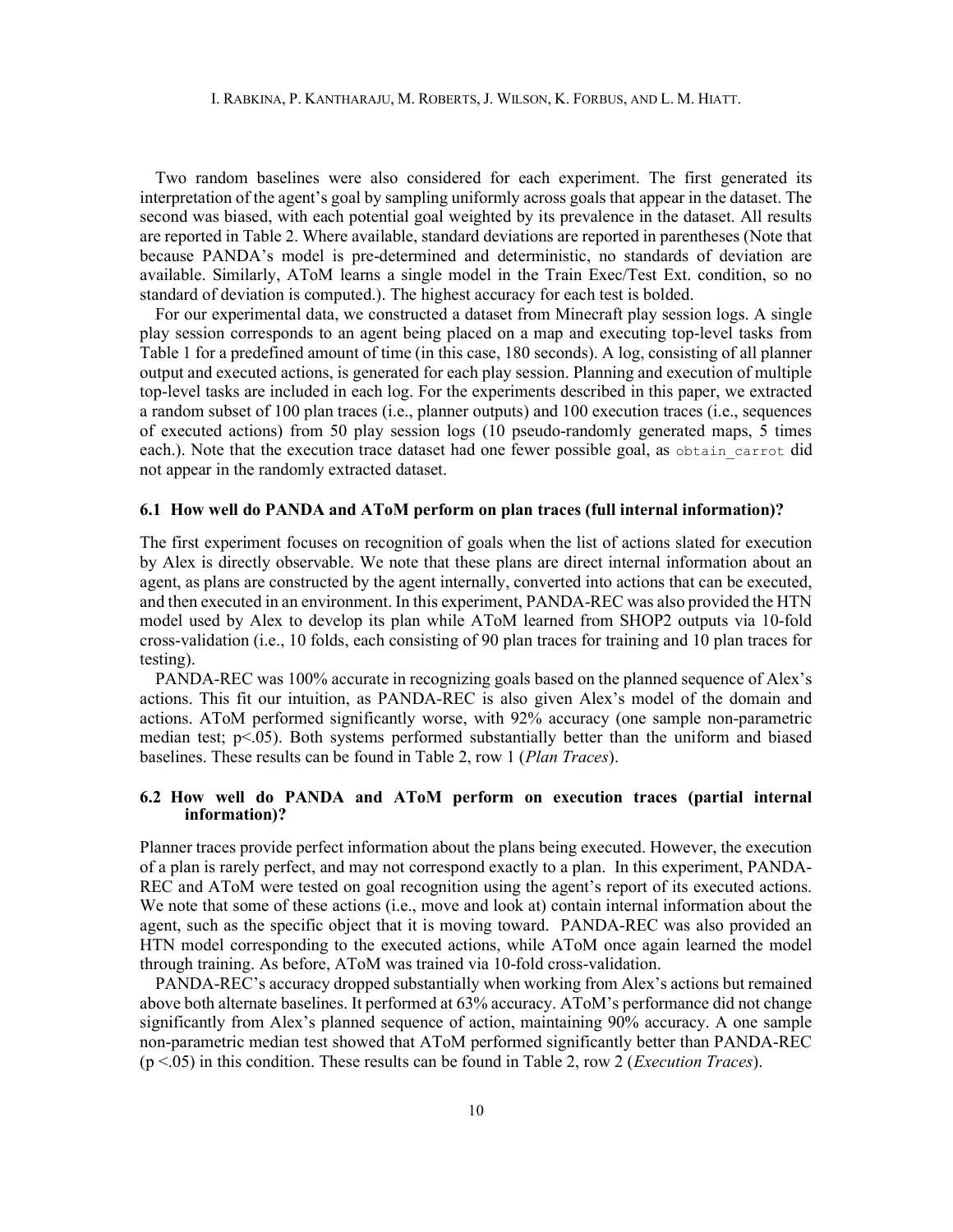|                            | <i>PANDA-REC</i> | $A$ ToM     | Uniform Baseline | <b>Biased Baseline</b> |
|----------------------------|------------------|-------------|------------------|------------------------|
| Plan Traces                | 1.0              | 0.92(0.075) | 0.14             | 0.226                  |
| <b>Execution Traces</b>    | 0.63             | 0.90(0.077) | 0.167            | 0.237                  |
| Train Exec. / Test<br>Ext. | 0.30             | $0.90(--1)$ | 0.167            | 0.237                  |
| Train & Test Ext.          | 0.63             | 0.88(0.098) | 0.167            | 0.237                  |

Table 2. Results for Goal Recognition Experiments

#### 6.3 How sensitive are PANDA and AToM to external knowledge traces?

In many multi-agent scenarios, communication is limited or impossible. Instead, agents must reason based only on their own observations of compatriots' behavior without internal state. In this experiment, we removed information about the parameters of actions. Thus, traces consisted only of what could be observed externally (e.g., that the agent is moving in a certain direction) and lacked internal state (e.g., where the agent was specifically hoping to go to).

 We tested PANDA-REC and AToM's sensitivity to external knowledge traces under two conditions: (1) with a model based on Alex's actual executed actions and (2) with a model based only on external observations of those actions. For (1), PANDA-REC was given the HTN model used in the previous experiment. AToM learned a model using the whole execution trace dataset. For (2), PANDA was given a modified version of the HTN model, which did not contain internal information (i.e., information that would not be available to an external observer—such as what object Alex is moving toward—was removed). As in previous experiments, AToM was trained using 10-fold cross-validation.

When tested on the external knowledge-only traces using the full HTN model of the agent's executed actions, PANDA-REC's performance dipped further to 30% accuracy (Table 2, row 3, Train Exec/Test Ext). This drop in accuracy was a result of recognition failing for several of the goals, particularly ObtainChicken and ObtainBeef. The methods for ObtainChicken and ObtainBeef in the HTN model were too specific as they require moving and looking at specific types of entities (i.e., chicken or cow). However, the move and look actions in the external knowledge traces were applied to general locations, as an external observer would not know which entity, if any, the agent was moving toward. Thus, recognition failed because the HTN model was not general enough to handle less information. However, when tested using the modified model, which was more general, it performed as well as it had when trained and tested on execution traces (i.e., 63% accuracy; Table 2, row 3, Train Ext/Test Ext). AToM performed equivalently across tasks: 90% accuracy when trained on execution traces and 88% accuracy when trained on external knowledge-only traces. This was significantly better than PANDA-REC ( $p<0.05$ ; single sample non-parametric t-test) in both conditions.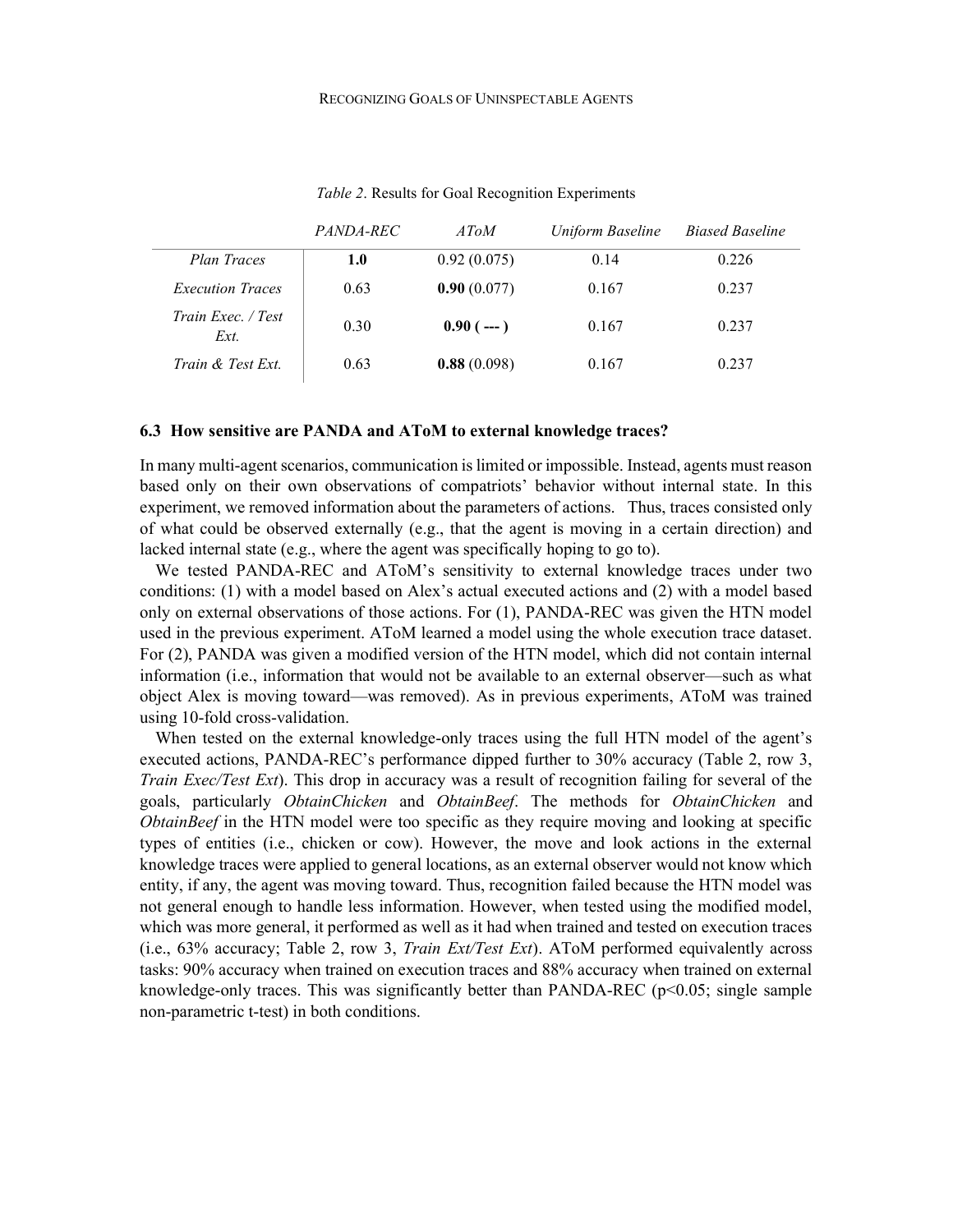#### 7. Discussion and Future Work

For these Minecraft recognition tests, AToM outperformed PANDA-REC on goal recognition conditions when given partial internal information or external information only. This is a hallmark of human ToM reasoning, which AToM models. Thus, our results suggest that ToM reasoning via AToM can help agents reason about others.

The chief claim of AToM as a cognitive model is that ToM reasoning and development occur via analogical processes. Here, those same processes allow AToM to robustly reason about the internal states of agents, without direct knowledge of those states. Specifically, analogy allows AToM to make inferences based on its previous observations. For example, if it has learned that agents walk up to cows before slaughtering them (e.g., from agent action traces), it can infer that the object the agent was walking toward before slaughtering it (e.g., in an anonymized agent action trace) was also a cow. Furthermore, analogy's focus on structure makes retrieval with complete object uncertainty possible. That is, if all objects were removed from a trace, AToM would guess that throwing something at the ground and later harvesting something else is a planting task perhaps mistaking ObtainPotato for ObtainCarrot, but not ObtainBeef. It remains to be seen whether other ToM models can do similar reasoning.

From a practical standpoint, one disadvantage of AToM, as compared to PANDA-REC, is its need to be trained—Recall that AToM was trained via 10-fold cross validation on datasets of 100 total traces in the present experiments. When recognizing from planner output, PANDA-REC was able to use the planner. While the model did need to be modified further for the other conditions, training data was never necessary. On the other hand, PANDA-REC has the disadvantage of requiring a hand-crafted model.

Interestingly, the generalizations learned by AToM were often similar to the individual plans in PANDA-REC's model. This suggests that the models used by PANDA-REC, when converted to cases of a format similar to observation trace outputs, may be sufficient to populate AToM's case library. That is, explicit training may not be necessary. Alternatively, the AToM model might provide insights into learning, rather than hand-crafting, the PANDA model. We will explore these possibilities in future work.

More generally, we would like to give agents the ability to not only recognize compatriots' goals, but also to change their own behavior accordingly. This requires online goal recognition that is accurate while reasoning from partial data (i.e., before the compatriot finishes its task). PANDA-REC can be configured to make a recognition decision prior to seeing a complete plan trace (Holler et al., 2018). However, the computations for this can become too slow for online recognition. On the other hand, analogical retrieval allows AToM to be relatively fast. It remains to be seen whether AToM can maintain accuracy with partial traces. It is likely that other components of ToM reasoning (e.g., about knowledge and desire states) will need to be integrated to increase robustness of AToM's predictions from partial traces. We will explore applications of PANDA-REC and AToM to online goal recognition in future work.

# 8. Related Work

Goal Recognition is the problem of inferring the top-level goal of a partial plan executed by an agent (E-Martin, R-Moreno, & Smith, 2015) and has been extensively applied to games. For example, Gold (2010) uses an Input-Output Hidden Markov Models (Bengio & Fransconi, 1994) to recognize player goals from low-level actions in a top-down action adventure game. Ha et al. (2011) uses a Markov Logic Network (Richardson & Domingos, 2006) to recognize goals in the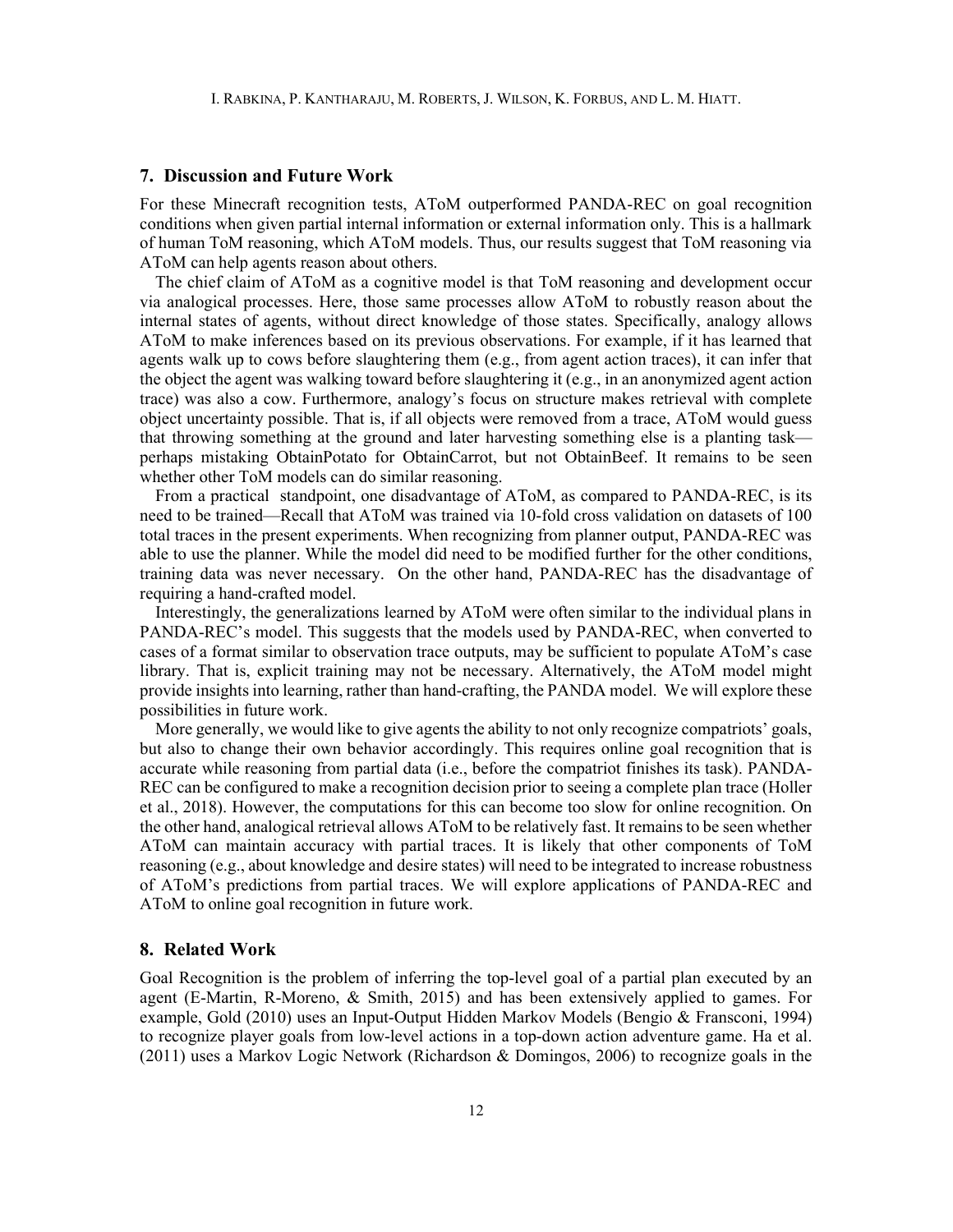educational game Crystal Island. Min et al. (2014) and Min et al. (2016) use deep learning techniques (i.e., stacked denoising autoencoders, Vincent et al., 2010; and Long Short-Term Memory, Hochreiter and Schmidhuber 1997) to also recognize goals in Crystal Island. In contrast, we apply goal recognition to Minecraft. Goals in Crystal Island are tied to the narrative. However, Minecraft does not have a narrative and has an undefined number of possible goals.

 Plan recognition (Schmidt, Sridharan, & Goodson, 1978), the sibling problem to goal recognition, entails finding the set of plans and goals an agent is believed to be pursuing given some observed sequence of actions. One way to view plan recognition is presented in the seminal theoretical work by Kautz and Allen (1986). In particular, they viewed plan recognition as a form of McCarthy's circumscription (1980) and represented the plan library in the form of a plan hierarchy/graph. Other work viewed plan recognition as a form of parsing using a formal grammar that defines a set of possible plans that can be executed by an agent. Such grammars include Context-Free Grammars (CFGs; Villain, 1990), Probabilistic Context-Free Grammars (Pynadath & Wellman, 2000), plan tree grammars (Geib & Goldman, 2009), Plan Frontier Fragment Grammars (Geib, Maraist, & Goldman, 2008; Geib & Goldman, 2010), and Combinatory Categorial Grammars (Geib, 2009; Geib & Goldman, 2011). There has also been work on using case-based reasoning for plan recognition, where the plan library is a case base (Cox & Kerkez, 2006; Fagan & Cunningham, 2003).

 Other techniques viewed plan recognition as planning. To the best of our knowledge, the first work to do this was by Ramirez and Geffner (2009). Specifically, this approach used off-the-shelf classical planners to solve the plan recognition problem. The main advantage of this approach is that it only requires a model of the domain's actions. Other works that follow this view include Ramirez and Geffner (2010), Ramirez & Geffner (2011), and Sohrabi, Riabov, and Udrea (2016).

 Our work focuses on applying the work by Holler et al., (2018) to goal recognition in Minecraft. Their work outlines a technique that uses off-the-shelf Hierarchical Task Network (HTN; Erol, Hendler & Nao, 1994) planning to recognize plans and goals. Unlike prior plan recognition as planning approaches, this does require a plan library.

# 9. Conclusion

Our findings suggest that ToM capabilities are key to robust goal recognition as availability of internal information changes. While there are many different approaches to plan and goal recognition in the literature, this work aimed to provide an initial study of AToM—a computation model of ToM reasoning—on goal recognition tasks by comparison to one state-of-the-art system. We found that, while the state-of-the-art goal recognition system (Holler et al., 2018) performs at 100% accuracy when outputs from the observed agent's planner (i.e., perfect internal information) are available, its performance decreases significantly when only agent actions or observations (i.e., external information) are available. On the other hand, the system that models human theory of mind reasoning (Rabkina et al., 2017), maintains accuracy at approximately 90% as availability of internal information changes. These findings suggest that incorporating theory of mind when reasoning about other agents' internal states can lead to better understanding of others' actions, which may lead to better interactions between agents.

#### Acknowledgements

We would like to thank anonymous reviewers of the Plan, Activity, and Intent Recognition workshop for their feedback on an earlier version of this paper. This work was supported in part by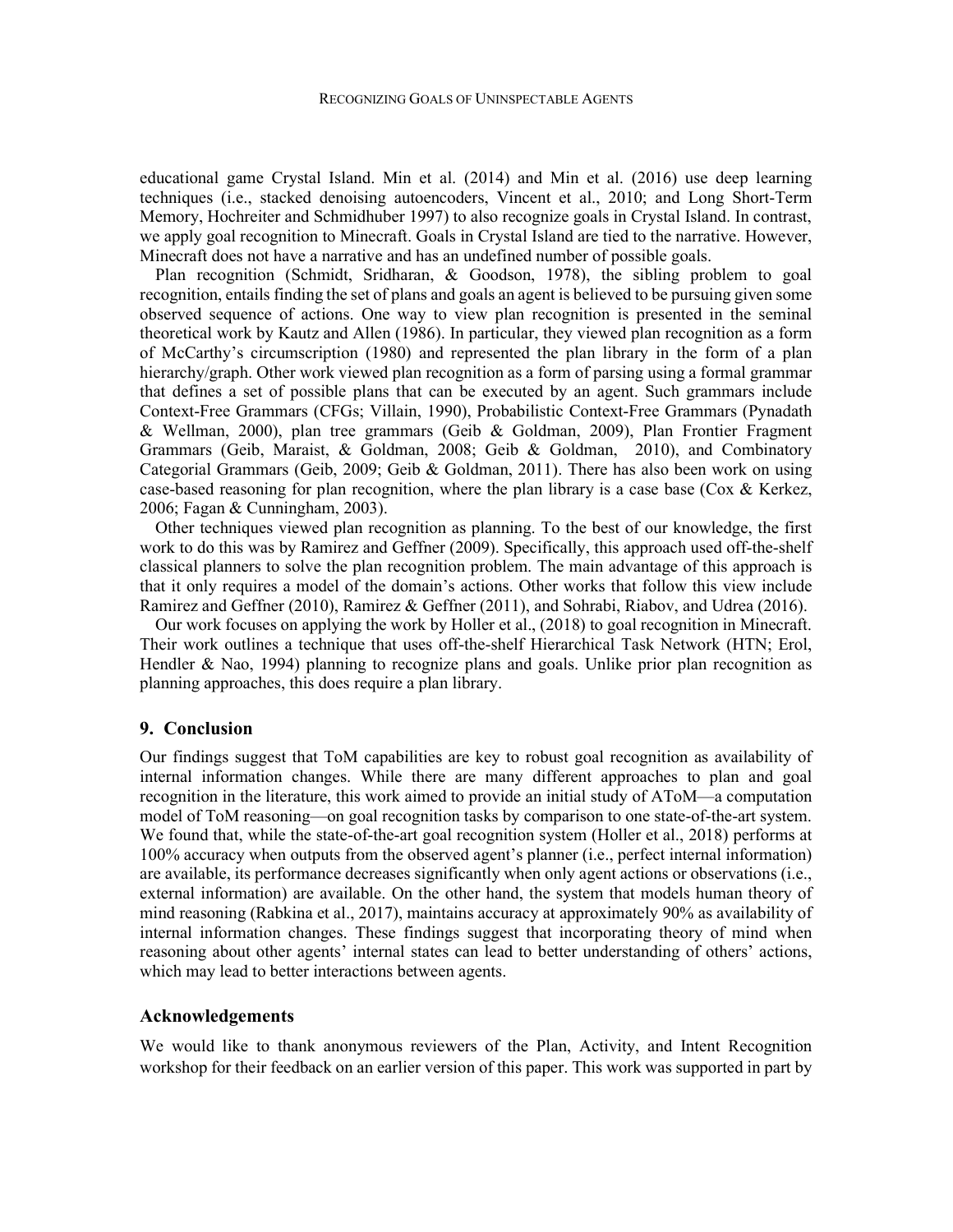the Air Force Office of Scientific Research to KF and IR, and the Office of Naval Research to LH and MR. The views and conclusions contained in this document are those of the authors and should not be interpreted as necessarily representing the official policies, either expressed or implied, of the US Navy.

## References

- Baker, C., Saxe, R., & Tenenbaum, J. (2011). Bayesian Theory of Mind: Modeling Joint Beliefdesire Attribution. In *Proceedings of the Annual Meeting of the Cognitive Science Society*.
- Bengio, Y., & Frasconi, P. (1995). An input output HMM architecture. In Advances in neural information processing systems, 427-434.
- Bercher, P., Keen, S., & Biundo, S. (2014). Hybrid planning heuristics based on task decomposition graphs. In Seventh Annual Symposium on Combinatorial Search, 35-43.
- Cox, M. T., & Kerkez, B. (2006). Case-based plan recognition with novel input. In International Journal of Control and Intelligent Systems, 34(2), 96-104.
- E-Martin, Y., R-Moreno, M. D., & Smith, D. E. (2015) A fast goal recognition technique based on interaction estimates. In Twenty-Fourth International Joint Conference on Artificial Intelligence, 761-768.
- Erol, K., Hendler, J., & Nau, D. S. (1994). HTN planning: Complexity and expressivity. In Proceedings of the 8th AAAI Conference on Artificial Intelligence, 1123-1128.
- Fagan, M., & Cunningham, P. (2003). Case-based plan recognition in computer games. In International Conference on Case-Based Reasoning, 161-170.
- Forbus, K. D., Ferguson, R. W., Lovett, A., and Gentner, D. (2016). Extending SME to Handle Large-scale Cognitive Modeling. Cognitive Science, 1-50.
- Forbus, K., Gentner, D., and Law, K. (1995). MAC/FAC: A model of similarity-based retrieval. Cognitive Science, 19, 141-205.
- Forbus, K. D., & Hinrich, T. (2017). Analogy and relational representations in the companion cognitive architecture. AI Magazine, 38(4), 34-42.
- Geib, C. W., & Goldman, R. P. (2005). Partial observability and probabilistic plan/goal recognition. In Proceedings of the International Workshop on Modeling Other Agents from Observations, 1- 6.
- Geib, C. W., & Goldman, R. P. (2009). A probabilistic plan recognition algorithm based on plan tree grammars. Artificial Intelligence, 173(11), 1101-1132.
- Geib, C., & Goldman, R. (2010). Handling looping and optional actions in YAPPR. In Workshops at the Twenty-Fourth AAAI Conference on Artificial Intelligence, 17-22.
- Geib, C., & Goldman, R. (2011). Recognizing plans with loops represented in a lexicalized grammar. In Twenty-Fifth AAAI Conference on Artificial Intelligence, 91-98.
- Geib, C. W., Maraist, J., & Goldman, R. P. (2008). A New Probabilistic Plan Recognition Algorithm Based on String Rewriting. In Proceedings of the 18th International Conference on Automated Planning and Scheduling, 91–98.
- Geib, C. (2009). Delaying commitment in plan recognition using combinatory categorial grammars. In Twenty-First International Joint Conference on Artificial Intelligence, 1702-1707.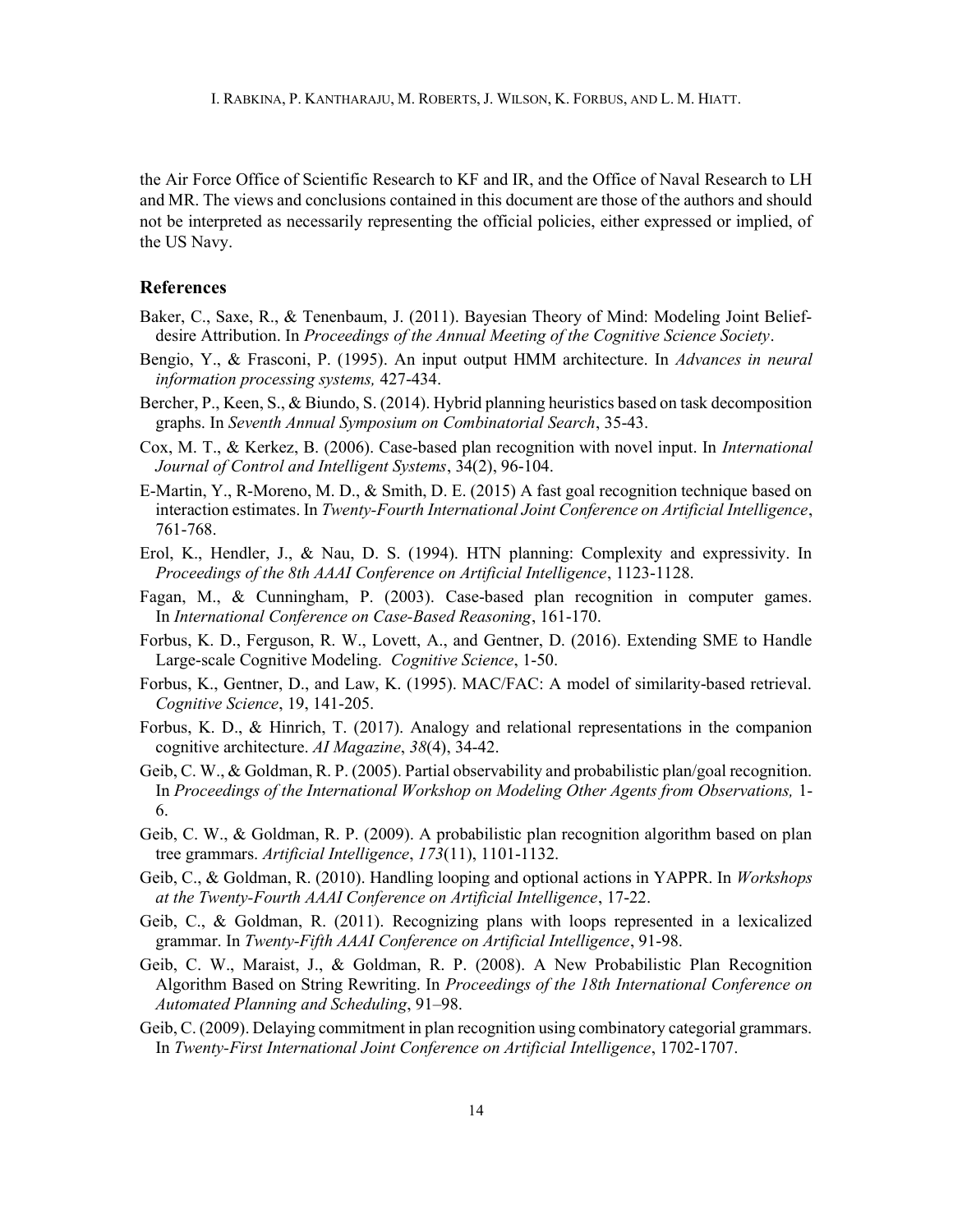- Gentner, D. & Maravilla, F. (2018). Analogical reasoning. L. J. Ball & V. A. Thompson (eds.) International Handbook of Thinking & Reasoning (pp. 186-203). NY, NY: Psychology Press.
- Gold, K. (2010). Training goal recognition online from low-level inputs in an action-adventure game. In Sixth Artificial Intelligence and Interactive Digital Entertainment Conference, 21-26.
- Ha, E. Y., Rowe, J. P., Mott, B. W., & Lester, J. C. (2011). Goal recognition with Markov logic networks for player-adaptive games. In Seventh Artificial Intelligence and Interactive Digital Entertainment Conference, 32-39.
- Hiatt, L. M., & Trafton, J. G. (2010). A Cognitive Model of Theory of Mind. In *Proceedings of the* 10th International Conference on Cognitive Modeling, 91-96. Philadelphia, PA: Drexel University.
- Hochreiter, S., & Schmidhuber, J. (1997). Long short-term memory. *Neural computation*, 9(8), 1735-1780.
- Höller, D., Behnke, G., Bercher, P., & Biundo, S. (2018). Plan and goal recognition as HTN planning. In 2018 IEEE 30th International Conference on Tools with Artificial Intelligence, 466- 473. IEEE.
- Johnson, M., Hofmann, K., Hutton, T., & Bignell, D. (2016). The Malmo Platform for Artificial Intelligence Experimentation. In Proceedings of the International Joint Conference on Artificial Intelligence, 4246-4247.
- Kandaswamy, S., Forbus, K., & Gentner, D. (2014). Modeling learning via progressive alignment using interim generalizations. In Proceedings of the Annual Meeting of the Cognitive Science Society (Vol. 36, No. 36).Kautz, H. A., & Allen, J. F. (1986). Generalized Plan Recognition. In Proceedings of the 5th AAAI Conference on Artificial Intelligence, 32-37.
- McCarthy, J. (1980). Circumscription—a form of non-monotonic reasoning. Artificial intelligence, 13(1-2), 27-39.
- McLure, M.D., Friedman S.E. and Forbus, K.D. (2015). Extending Analogical Generalization with Near-Misses. In Proceedings of the Twenty-Ninth AAAI Conference on Artificial Intelligence, Austin, Texas
- Min, W., Ha, E. Y., Rowe, J., Mott, B., & Lester, J. (2014). Deep learning-based goal recognition in open-ended digital games. In Tenth Artificial Intelligence and Interactive Digital Entertainment Conference, 37-43.
- Min, W., Mott, B. W., Rowe, J. P., Liu, B., & Lester, J. C. (2016). Player Goal Recognition in Open-World Digital Games with Long Short-Term Memory Networks. In Proceedings of the 25th International Joint Conference on Artificial Intelligence, 2590-2596.
- Morgan, P. R. C. J. L., & Pollack, M. E. (1990). *Intentions in communication*. MIT press.
- Nau, D. S., Au, T. C., Ilghami, O., Kuter, U., Murdock, J. W., Wu, D., & Yaman, F. (2003). SHOP2: An HTN planning system. Journal of artificial intelligence research, 20, 379-404.
- Ilghami O., & Nau, D. S. (2003). A General Approach to Synthesize Problem-Specific Planners (Report # CS-TR-4597). Retrieved from University of Maryland website: https://www.umiacs.umd.edu/publications/general-approach-synthesize-problem-specificplanners
- Premack, D., & Woodruff, G. (1978). Does the Chimpanzee have a Theory of Mind? Behavioral and Brain Sciences,  $1(4)$ , 515-526.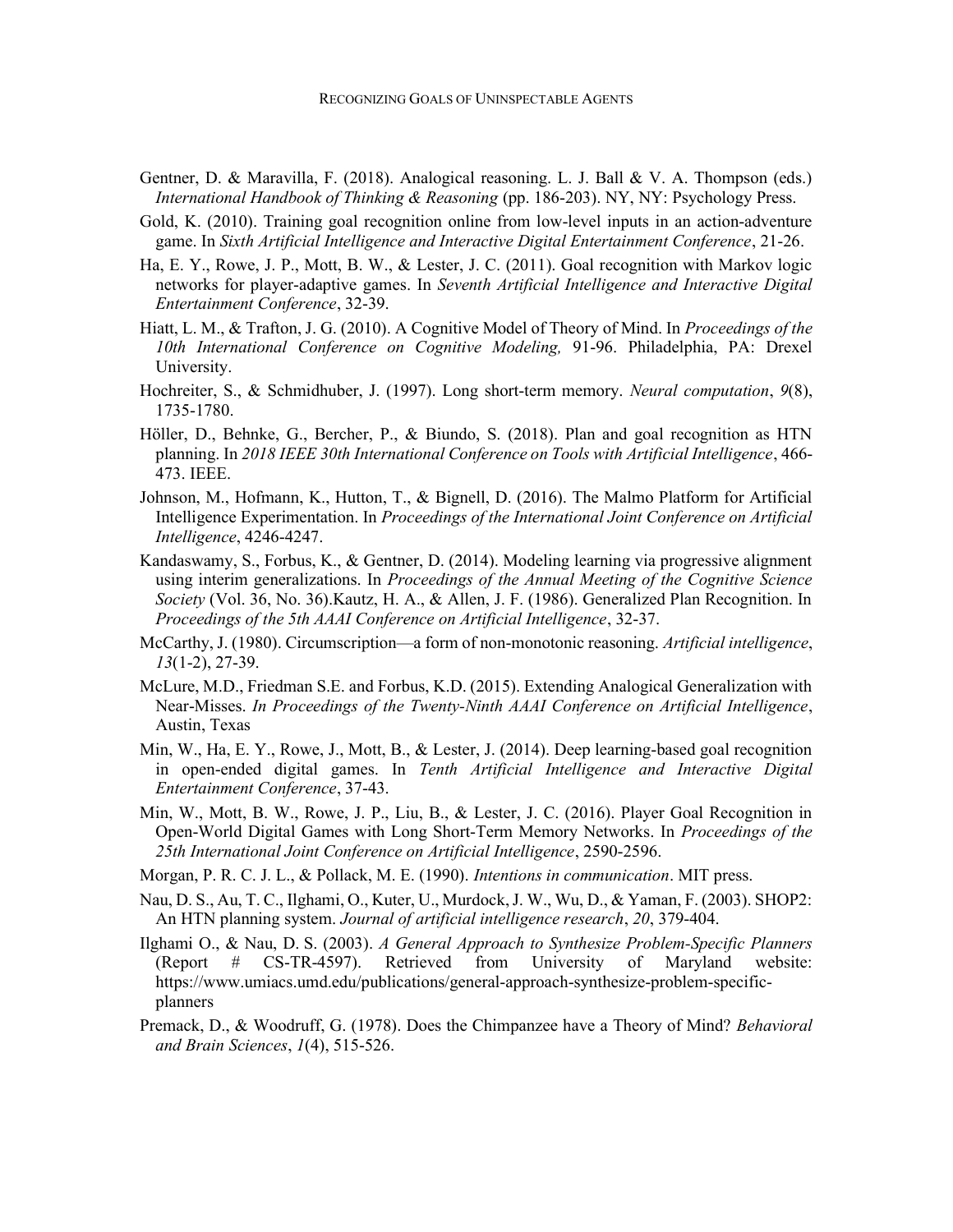I. RABKINA, P. KANTHARAJU, M. ROBERTS, J. WILSON, K. FORBUS, AND L. M. HIATT.

- Pynadath, D. V., & Wellman, M. P. (2000). Probabilistic state-dependent grammars for plan recognition. In Proceedings of the Sixteenth Conference on Uncertainty in Artificial Intelligence, 507-514. Morgan Kaufmann Publishers Inc.
- Rabkina, I. & Forbus, K. D. (2019). Analogical Reasoning for Intent Recognition and Action Prediction in Multi-Agent Systems. In Proceedings of the Seventh Annual Conference on Advances in Cognitive Systems. Cambridge, MA.
- Rabkina, I., McFate, C. J., & Forbus, K. D. (2018). Bootstrapping from language in the Analogical Theory of Mind model. In Proceedings of the  $40<sup>th</sup>$  Annual Meeting of the Cognitive Science Society.
- Rabkina, I., McFate, C., Forbus, K. D., & Hoyos, C. (2017). Towards a Computational Analogical Theory of Mind. In Proceedings of the 39th Annual Conference of the Cognitive Science Society, 2949-2954.
- Ramírez, M., & Geffner, H. (2009). Plan recognition as planning. In Twenty-First International Joint Conference on Artificial Intelligence.
- Ramírez, M., & Geffner, H. (2010). Probabilistic plan recognition using off-the-shelf classical planners. In Twenty-Fourth AAAI Conference on Artificial Intelligence, 1121-1126.
- Ramírez, M. and Geffner, H. (2011). Goal recognition over POMDPs: Inferring the intention of a POMDP agent. In Twenty-Second International Joint Conference on Artificial Intelligence.
- Richardson, M., & Domingos, P. (2006). Markov logic networks. Machine learning, 62(1-2), 107- 136.
- Roberts, M., Shivashankar, V., Alford, R., Leece, M., Gupta, S., & Aha, D. W. (2016). Goal reasoning, planning, and acting with ActorSim, the actor simulator. In Proceedings of the Fourth Annual Conference on Advances in Cognitive Systems.
- Schmidt, C. F., Sridharan, N. S., & Goodson, J. L. (1978). The plan recognition problem: An intersection of psychology and artificial intelligence. Artificial Intelligence,  $11(1-2)$ , 45-83.
- Shum, M., Kleiman-Weiner, M., Littman, M. L., & Tenenbaum, J. B. (2019). Theory of Minds: Understanding Behavior in Groups Through Inverse Planning. In Proceedings of the 33<sup>rd</sup> AAAI Conference on Artificial Intelligence.
- Skyrms, B. (2004). The Stag Hunt and the Evolution of Social Structure. Cambridge University Press.
- Sohrabi, S., Riabov, A. V., & Udrea, O. (2016). Plan Recognition as Planning Revisited. In Proceedings of the 25th International Joint Conference on Artificial Intelligence, 3258–3264
- Vattam, S. S., & Aha, D. W. (2015). Case-based plan recognition under imperfect observability. In International Conference on Case-Based Reasoning, 381-395. Springer, Cham.
- Velagapudi, P., Prokopyev, O., Sycara, K., & Scerri, P. (2007). Maintaining shared belief in a large multiagent team. In Proceedings of the 10th International Conference on Information Fusion, 1-8. IEEE.
- Vilain, M. B. (1990). Getting Serious About Parsing Plans: A Grammatical Analysis of Plan Recognition. In Proceedings of the 8th AAAI Conference on Artificial Intelligence, 190-197.
- Vincent, P., Larochelle, H., Lajoie, I., Bengio, Y., & Manzagol, P. A. (2010). Stacked denoising autoencoders: Learning useful representations in a deep network with a local denoising criterion. Journal of Machine Learning Research, 11, 3371-3408.